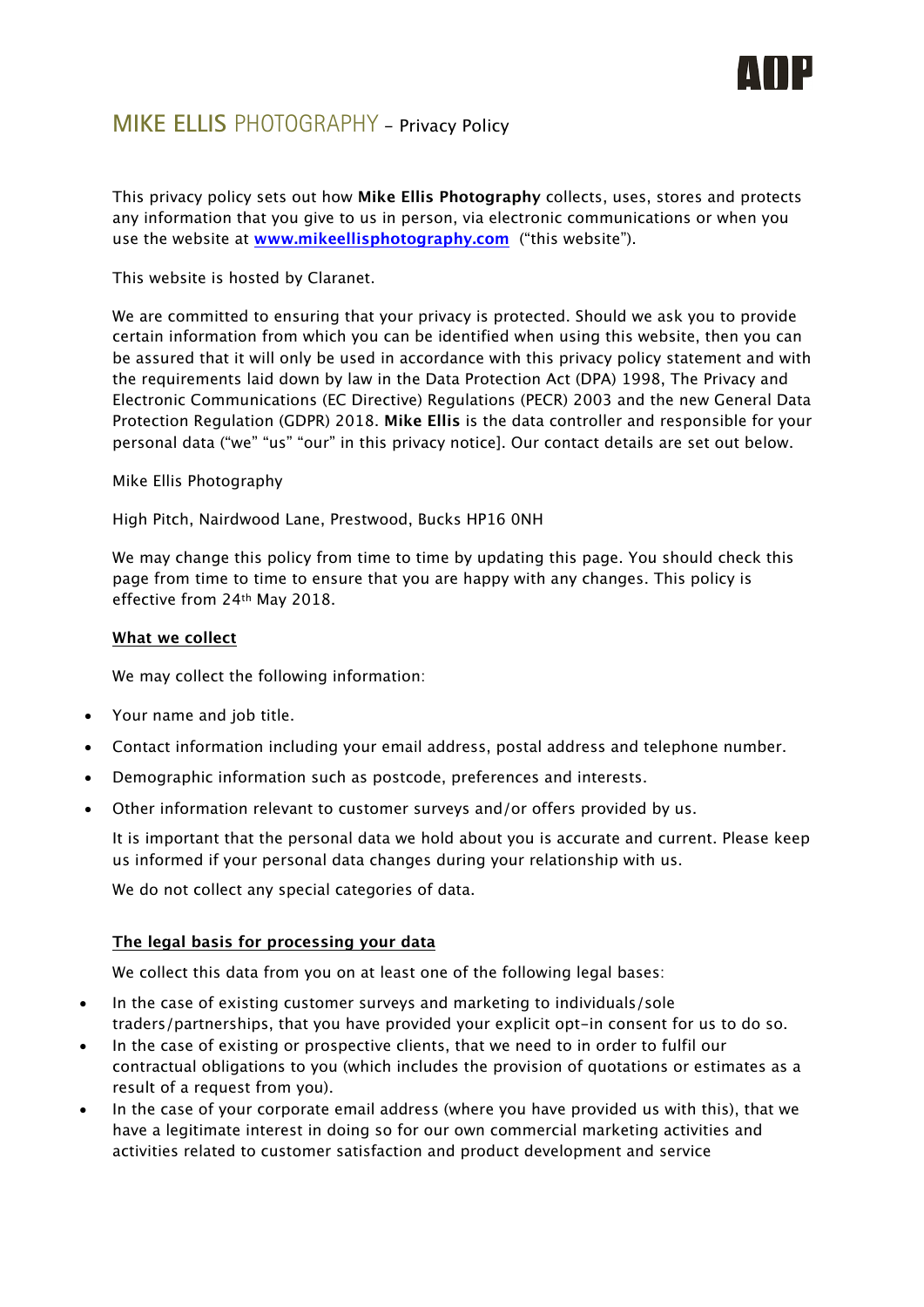

improvement where our use of your data is proportionate, has a minimal impact on your privacy and is promoting an activity that you might reasonably expect us to be engaged in.

# **How is your data collected?**

We use different methods to collect data from and about you, including through:

- Direct interactions with you when you fill in a form or correspond with us by post, phone, email or otherwise;
- Third parties for example where we have purchased a mailing list;
- Automated technologies or interactions, now or in the future, for example as you interact with this website we may automatically collect technical data about your equipment, browsing actions and patterns or by using cookies. Please see below for more information on how this website uses cookies.

#### **What we do with the information we gather**

We use, store and process this information to understand your needs and provide you with a better service, and in particular, for the following reasons:

- Internal record-keeping and to administer any account(s) that you might have with us.
- We may use the information for our legitimate business interests to improve our products and services to you.
- We may periodically send promotional emails about new products or services, special offers or other information which we think you may find interesting using the email address which you have provided and given us consent to use or, where you have provided us with a corporate email address, for our legitimate interests (as described above), provided you have not unsubscribed.

From time to time, we may also use your information to contact you for our own market research and survey purposes. We may contact you by email, phone, fax or post but only in accordance with your express and explicit consent for such contact. We may also use the information for our internal business purposes and legitimate interests of improving customer satisfaction to customise our website(s) according to your interests to provide you with a better experience.

# **How long do we keep your personal information for?**

We will only retain your personal information for the minimum time that is necessary for the purpose for which it was collected. In relation to financial and transactional data this will be for a period of approximately 6 years after the date of the transaction. In the case of "optin" marketing consent, we will contact you to renew this periodically.

#### **Controlling your personal information – your rights**

You may choose at any time to restrict the collection or use of your personal information in the following ways:

• Whenever you are asked to fill in a form on our website(s), look for the box or boxes that you can choose to tick to indicate that you agree or opt-in, so that the information can be used by us for direct marketing purposes – if you don't agree then don't tick.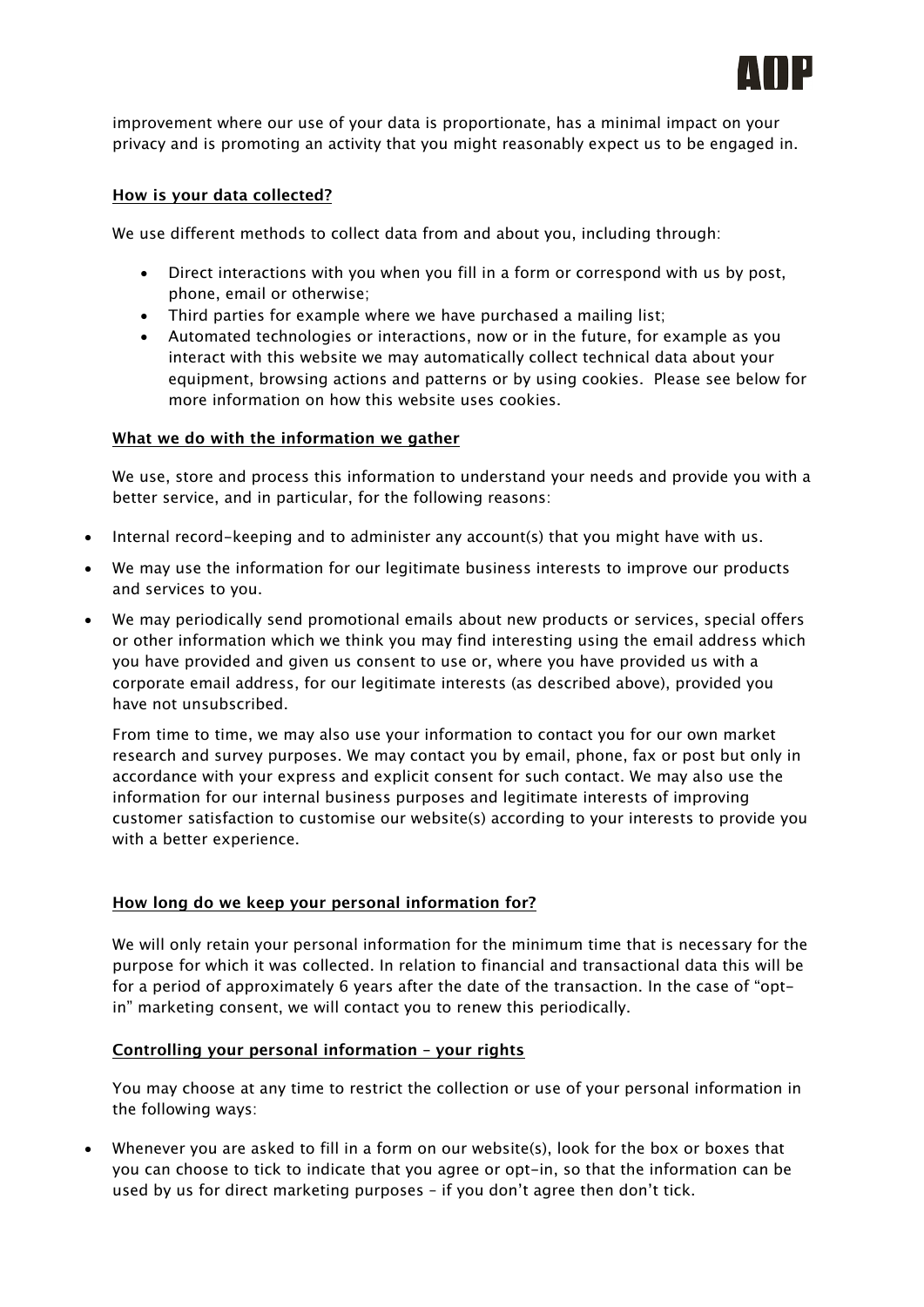

Right to withdraw consent, data retention and the right to be forgotten - If you have previously agreed to us using your personal information or we are using your contact details for our legitimate interests for direct-marketing purposes, you may change your mind at any time by writing to us at **Mike Ellis Photography, High Pitch, Nairdwood Lane, Prestwood, Bucks HP16 0NH** or emailing us at **mike@mikeellisphotography.com**. We will comply with your request within one month of receiving it. Please note, there may be certain circumstances such as a legal obligation we may have, that mean the right to be forgotten (your right to have your data erased) cannot be implemented but we will inform you of this should you contact us on this basis.

- Right of data portability You have the right to request a copy of the data that you provided us with in order that you can reuse it for your own purposes across different services. This right is only applicable if you have given us explicit consent to process your data or if we have used it for the performance of any contract(s) we may have (had) with you. If you wish to do this, please write to us at **Mike Ellis Photography, High Pitch, Nairdwood Lane, Prestwood, Bucks HP16 0NH** or email us at **mike@mikeellisphotography.com**. We will provide the information in a commonly used and machine-readable format free of charge.
- Right of access to your data You may request details of personal information which we hold about you. If you would like a copy of the information held on you please write to us at **Mike Ellis Photography, High Pitch, Nairdwood Lane, Prestwood, Bucks HP16 0NH** or email us at **mike@mikeellisphotography.com**. You will not need to pay a fee to access your personal data.
- Right to rectification of inaccurate data If you believe that any information we are holding on you is incorrect or incomplete, please write to us at **Mike Ellis Photography, High Pitch, Nairdwood Lane, Prestwood, Bucks HP16 0NH** or email us at **mike@mikeellisphotography.com**. as soon as possible. We will promptly rectify any information found to be incorrect.
- Right to object to processing of your data You have a right to object to us using your data for marketing under the basis of 'legitimate interests' and if you wish to do so, please contact us at **Mike Ellis Photography, High Pitch, Nairdwood Lane, Prestwood, Bucks HP16 0NH**

#### **Disclosures of your personal data**

We will not sell, distribute or lease your personal information to third parties unless we have your permission or are required by law to do so. We may use your personal information to send you promotional information about third parties which we think you may find interesting but only if you tell us that you wish this to happen.

We may need to disclose your data to third parties to whom we may choose to sell, transfer, or merge parts of our business or our assets. Alternatively, we may seek to acquire other businesses or merge with them. If a change happens to our business, then the new owners may use your personal data in the same way as set out in this privacy notice.

We require all third parties to respect the security of your personal data and to treat it in accordance with the law. We do not allow our third-party service providers to use your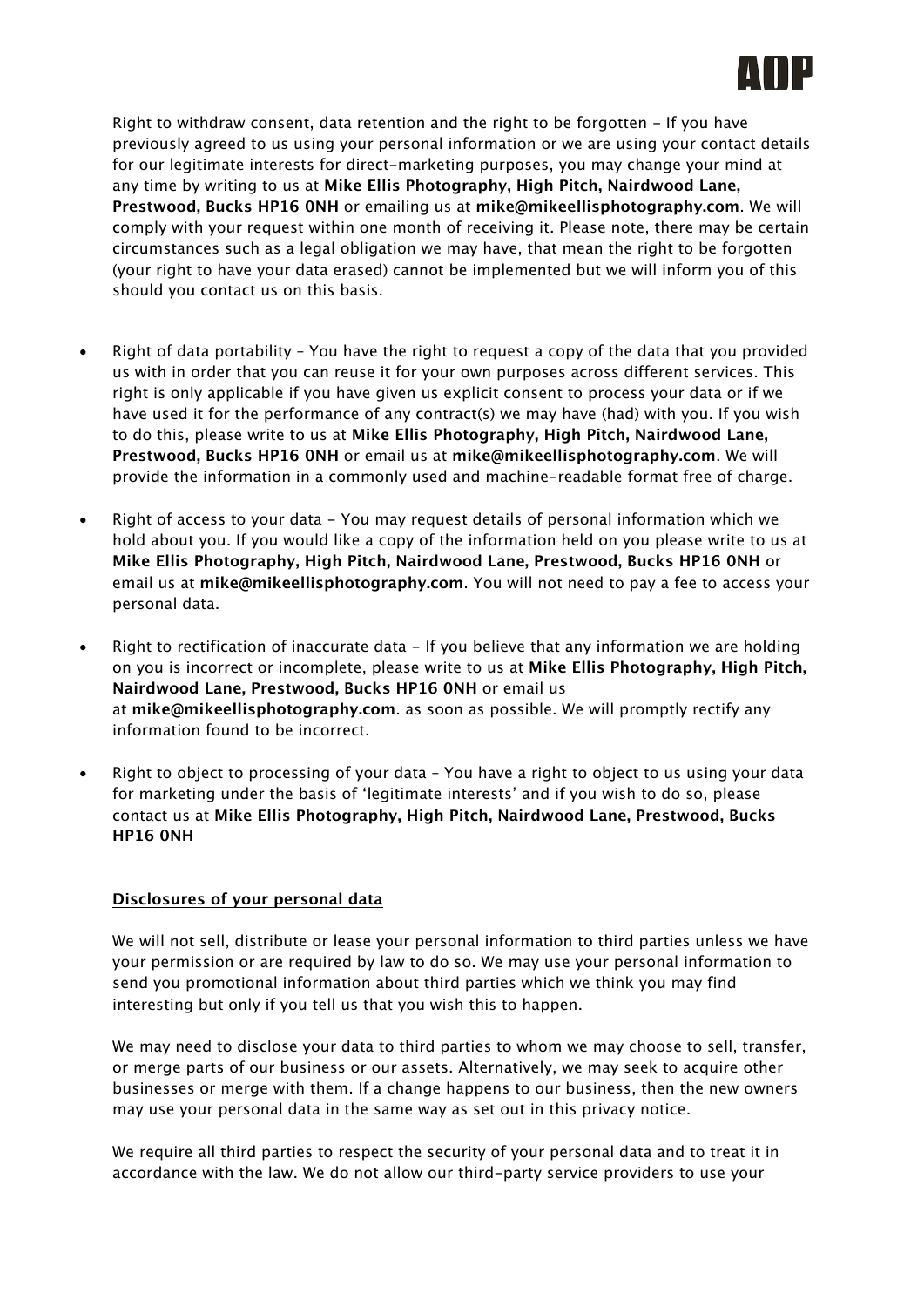

personal data for their own purposes and only permit them to process your personal data for specified purposes and in accordance with our instructions.

## **International Transfers**

We do not transfer or give access to your personal data outside the European Economic Area.

If we do, for example, for website support, we ensure that data is secure and transferred securely.

# **Security**

We are committed to ensuring that your information is secure. To prevent unauthorised access or disclosure, we have put in place appropriate physical, electronic and managerial procedures to safeguard and secure the information we collect online. All your information is stored either electronically on our secure servers or in the case of paper documentation, in secured premeses only accessible by us or our staff or those nominated by the Data Controller as Data Processors. We limit access to your personal data to those employees and other third parties who have a business need to know. They will only process your personal data on our instructions and they are subject to a duty of confidentiality.

In the event of any data security breach, we will comply with our legal responsibilities to notify the applicable regulator and you as outlined in the applicable legislation.

Any password(s) which you might use to access our website or other platforms that are operated by us using third-party providers are your own responsibility and you undertake not to share them with anyone else, save as to making provisions in your will. If you believe your password(s) has/have been compromised, you must inform us straightaway and change it.

#### **Complaints**

If you have reason to make a complaint, then you should contact us in writing as soon as possible at **Mike Ellis Photography, High Pitch, Nairdwood Lane, Prestwood, Bucks HP16 0NH** or email us at **mike@mikeellisphotography.com**.

#### **How we may use cookies on our website(s)**

A cookie is a small text file which asks permission to be placed on your computer's hard drive. Once you agree, the file is added and the cookie helps analyse web traffic or lets you know when you visit a particular site. Cookies allow web applications to respond to you as an individual. The web application can tailor its operations to your needs, likes and dislikes by gathering and remembering information about your preferences.

We may use traffic-log cookies to identify which pages are being used. This helps us analyse data about web-page traffic and improve our website(s) in order to tailor it to users' needs. We only use this information for statistical analysis purposes and the data is then removed from the system.

Overall, cookies help us provide you with a better website experience, by enabling us to monitor which pages you find useful and which you do not. A cookie in no way gives us access to your computer or any information about you, other than the data you choose to share with us.